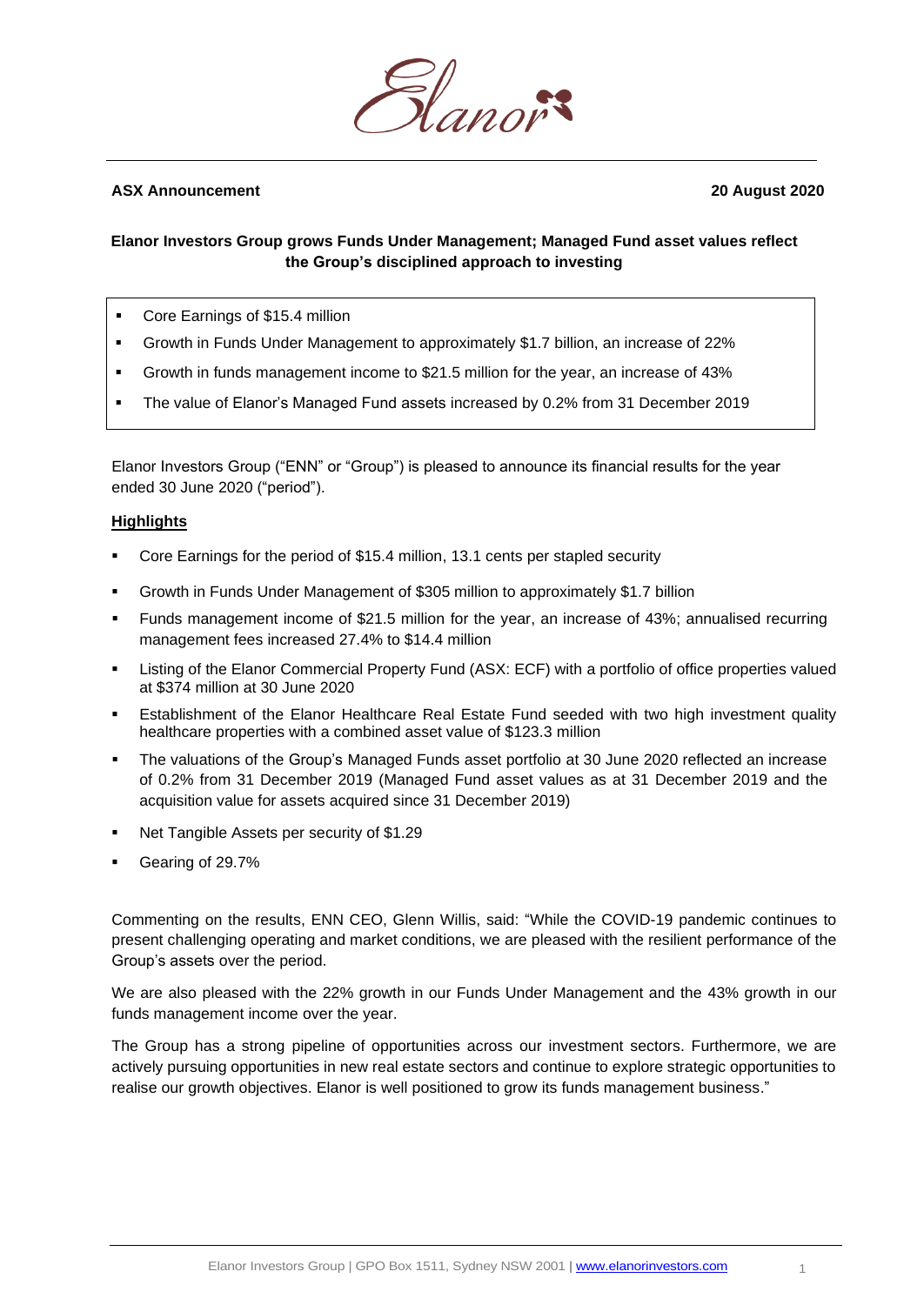

# **Summary of Financial Results**

A summary of the Group's results for the period is set out below:

| <b>Group</b>        | <b>Group</b> |
|---------------------|--------------|
| <b>30 June 2020</b> | 30 June 2019 |
| 15.434              | 17,548       |
| 11.174              | 15,793       |
| 13.09               | 17.58        |
| 14.73               | 18.32        |
| 9.51                | 16.06        |
| 29.70               | 28.39        |
|                     |              |

### **Funds Management**

ENN's Funds Management division generated income of \$21.5 million (FY19: \$15.0 million) comprising:

|                                | 30 June 2020 | 30 June 2019 |
|--------------------------------|--------------|--------------|
| <b>Funds Management Income</b> | \$'000       | \$'000       |
| <b>Management Fees</b>         | 15,504       | 10,040       |
| <b>Acquisition Fees</b>        | 4,228        | 3,694        |
| <b>Performance Fees</b>        | 1,756        | 1,297        |
| Total                          | 21,487       | 15,032       |

During the year, Elanor increased its assets under management from \$1,387.0 million to \$1,692.0 million and its co-investments and balance sheet investments from \$163.1 million to \$203.2 million. Furthermore, the Group listed the Elanor Commercial Property Fund (ASX: ECF) on the Australian Securities Exchange on 6 December 2019. The Group's Managed Funds now include two listed REITS.

The Group completed the following funds management initiatives during the year:

- The listing of the Elanor Commercial Property Fund on the Australian Securities Exchange on 6 December 2019 with a Gross Asset Value of \$310.7 million. In conjunction with the listing, the fund acquired the residual 48.5% equity interest in the WorkZone West property in Perth, WA for \$66.0 million, and the commercial property at 200 Adelaide Street in Brisbane, QLD for \$44.2 million
- **•** The acquisition by the Elanor Commercial Property Fund of the Garema Court property in Canberra, ACT for \$71.5 million, in February 2020
- **•** The establishment of the Elanor Healthcare Real Estate Fund, with the acquisition of two high investment quality healthcare properties, with a combined asset value of \$123.3 million - both of the properties being multi-tenanted medical office and day surgeries, located at 55 Little Edward Street, Spring Hill, Brisbane, and Pacific Private, Southport, Gold Coast. Settlement was completed in March 2020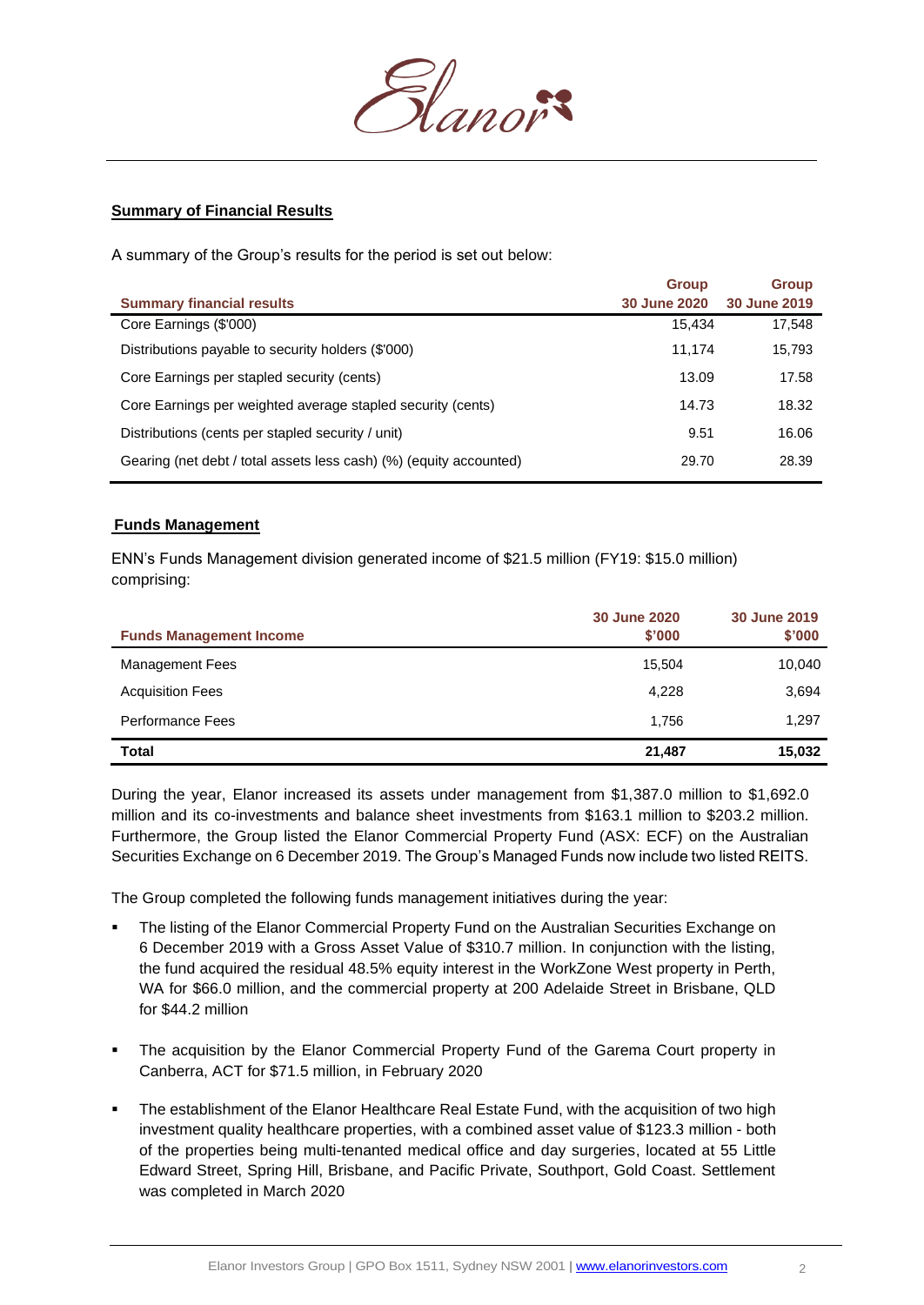

The establishment of the Elanor Wildlife Park Fund in November 2019. The fund acquired the Mogo Zoo in Mogo, NSW and Featherdale Wildlife Park in Sydney, NSW (Featherdale Wildlife Park was previously owned by the Group). The fund had a gross asset value of \$52.2 million as at 30 June 2020

ENN's strong investment track record continues to be evidenced by the demand from wholesale and institutional investors for ENN's funds. Elanor has a high calibre and scalable funds management platform with substantial capacity for growth. Further investment has been made in the platform during the year, particularly in asset management and capital origination.

# **Outlook**

The Group's core strategy will remain focused on growing funds management earnings. Elanor is committed to growing its funds management business by acquiring high investment quality assets that satisfy the Group's risk-first investment approach.

Despite the current uncertain market conditions, the Group has a strong pipeline of funds management opportunities across its real estate sectors of focus. Furthermore, the Group is actively pursuing opportunities in new real estate sectors and continues to explore strategic opportunities to deliver its growth objectives.

Please refer to the FY20 Results Presentation and financial statements lodged with ASX today for further details of ENN's FY20 result.